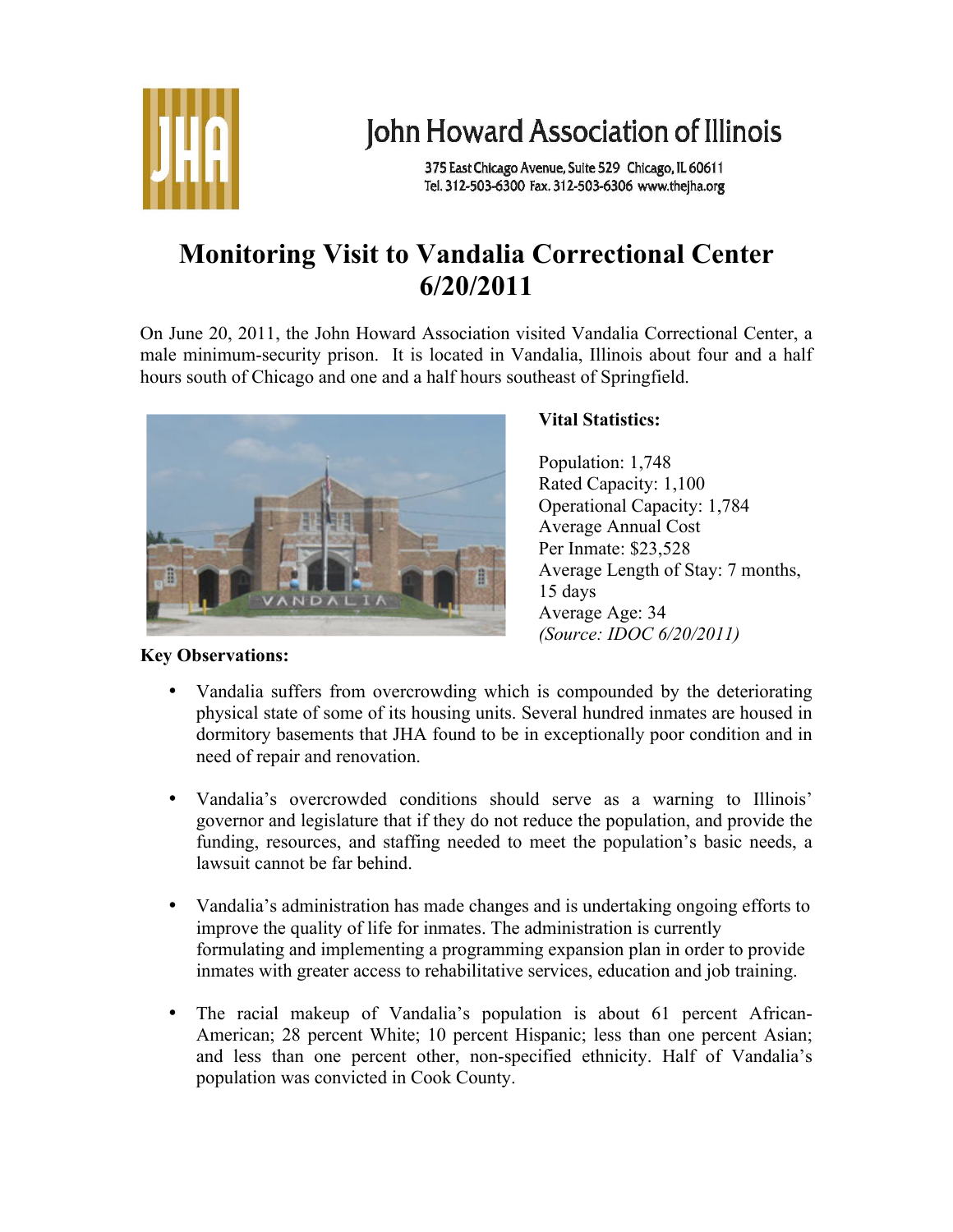## **Monitoring Visit to Vandalia Correctional Center 6/20/2011**

### **Executive Summary**

On June 20, 2011, the John Howard Association (JHA) visited Vandalia Correctional Center (Vandalia). Vandalia is a Level Six minimum-security adult male facility that is located 85 miles southeast of Springfield and houses mostly low-level offenders in barracks-style dormitories. It has 113 buildings totaling 412,000 square feet and a surrounding acreage of 1,520, with eight acres contained within the perimeter fence. Vandalia first opened in 1921 and was originally designed as a prison farm, where inmates worked raising livestock and growing crops during the day, and slept at night in the dormitories. Staff and administration showed JHA historic photos of the farm and recounted how "old-timers," both inmates and guards, who were at Vandalia when it was a working prison farm remembered it as a positive place that helped many men turn their lives around.

Much has changed. Today, the farm is no longer operating, the facility's crop acres have largely been leased to surrounding farms, and the cows have all been sold. Whatever rehabilitative spirit once animated Vandalia, the facility now serves primarily as a vehicle for warehousing low-level offenders in crowded dormitories and basements.<sup>1</sup> In contrast to Vandalia's past, these low-level offenders today have few opportunities to obtain the rehabilitative treatment, education, vocational training, and job skills needed for safe, successful reentry into the community.

Portions of the 90-year-old prison showed every bit of their age on the date of JHA's visit. Vandalia's most obvious issue is the deteriorating physical state of some of its buildings. The upper-levels of the dormitories JHA visited have declined with age, neglect and general lack of maintenance. Further, the basements of the dorms used to house the additional inmate population are in exceptionally poor condition and in need of repair and renovation to house inmates safely and humanely.

Indeed, JHA found the floor of one of the basement dorms flooded with approximately a quarter to a half of an inch of water at the time of its visit. In some recessed spots of the

<sup>&</sup>lt;sup>1</sup> Vandalia's population does not consist of hardened, violent criminals; rather, a large portion was convicted of Class 4 offenses. *See* Illinois Department of Corrections Quarterly Report, July 1, 2011, available at http:// www. idoc. state.il.us/ subsections/ reports/ quarterly\_reports. In Illinois, felony offenses (other than murder) are categorized in descending order of seriousness and sentencing range as Class X, Class 1, Class 2, Class 3, or Class 4 (with Class X being the most serious, and Class 4 being the least serious and consisting of such low-level offenses as simple possession of less than 1 gram of illegal drugs for personal use).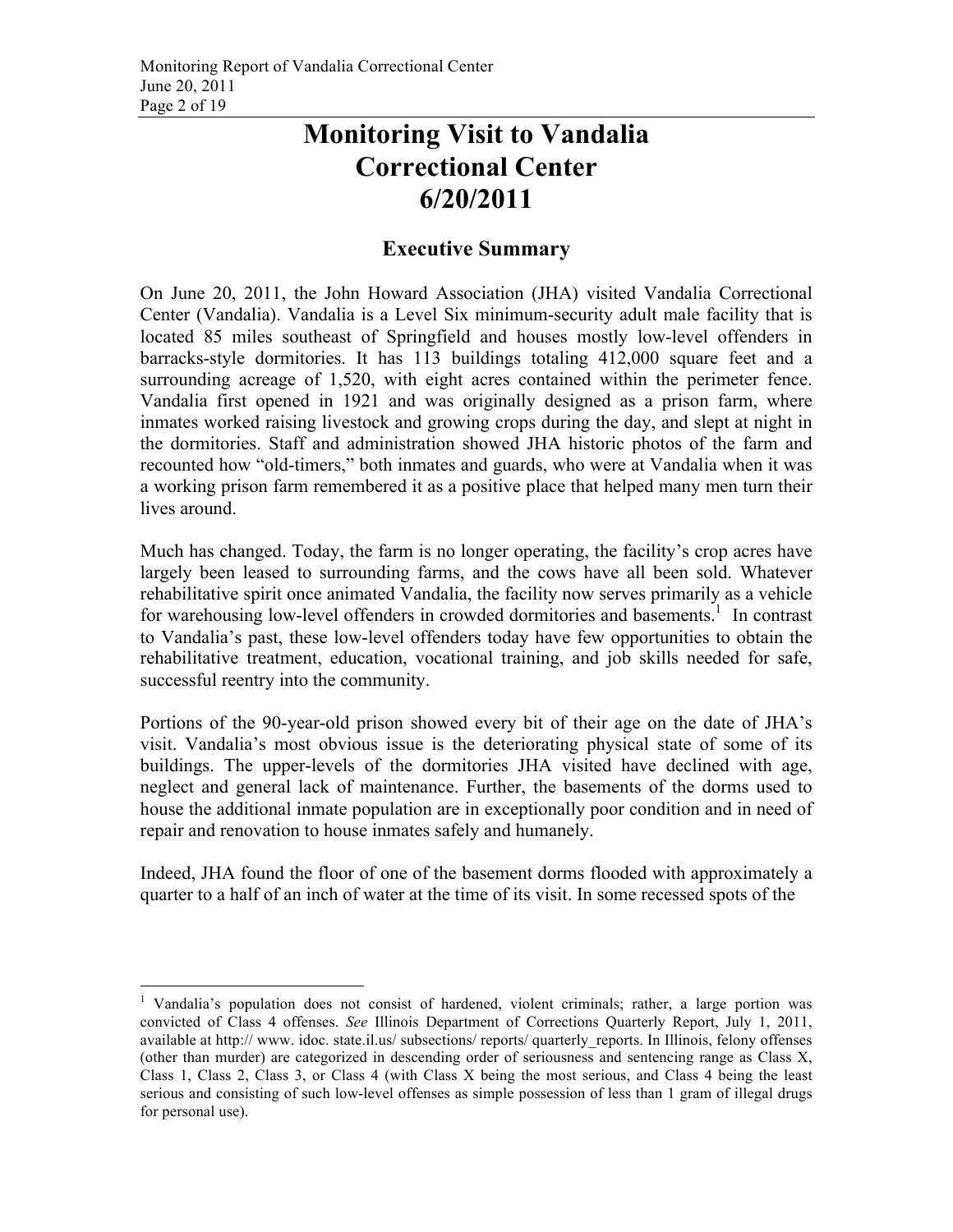floor, JHA measured three-fourths of an inch of stagnant, dirty water pooling in the inmates' living areas.

The administration reported that such flooding was an anomaly and an isolated incident resulting from an excessive, unprecedented amount of rainfall. The administration further indicated that the dorms are cleaned daily by assigned dormitory porters, who also assist in cleaning up the water. Inmates and staff reported, however, that such flooding is not an anomaly, but a recurrent problem in the basement dorms. At any given time, roughly 60 to 100 inmates are housed in each of four dormitory basements – which are referred to as the "lower-level dormitories" by the administration.

JHA found the conditions in these lower-level, dormitory basements to be unsafe, unsanitary, and unacceptable. The blame lies not with Vandalia's administration, however, but with the Illinois governor and legislature, who created this deplorable situation. The suspension of Meritorious Good Time credit (MGT) in December 2010, by the Illinois governor has greatly exacerbated prison overcrowding – particularly in minimum security facilities like Vandalia, whose low-level, non-violent offender populations are most affected by MGT's suspension. 2 Despite this crisis in overcrowding, the governor and legislature have refused to address the issue or take prudent action to replace MGT.

As a direct result of MGT's suspension, Vandalia was forced to absorb more than 300 additional inmates into a facility already bursting at its seams with a population that far exceeds its design capacity. $3$  Consequently, the only place to house the additional inmates is in dormitory basements which JHA found to be neither safe nor suitable as living quarters. At the same time, while dramatically increasing the prison population, the legislature has slashed the budget of the Department of Corrections (DOC), allocating the DOC \$110 million less than requested. In disregard of the emergent physical plant issues at Vandalia and other DOC facilities, the legislature further cut the DOC's repair and maintenance budget by nearly 25 percent. Following JHA's visit, the administration moved 90 inmates from the basement levels of dorms J, K, and L dorms to the gym, which is now being used temporarily as a dorm.

Recently, in *Brown v. Plata*, 131 S. Ct. 1910 (2011), the United States Supreme Court held that conditions in California prisons caused by overcrowding violated the constitutional prohibition against cruel and unusual punishment, and ordered the state to drastically reduce its prison population to remedy this. The court observed that cramming inmates "into spaces neither designed nor intended to house inmates" is "incompatible

<sup>&</sup>lt;sup>2</sup> The Meritorious Good Time credit statute, 730 ILCS 5/3-6-3, allowed prison officials to award up to 180 days good conduct sentencing credit "for meritorious service in specific instances as the Director deems proper" to eligible inmates. Inmates convicted of certain violent offenses, such as murder, sexual assault, and aggravated battery with a firearm, were ineligible for sentence reductions under the MGT statute.

 $3$  DOC's quarterly report of October 1, 2009, indicates that Vandalia's total inmate population on August 31, 2009, prior to the suspension of MGT, was 1,401 – roughly 300 less inmates than at time of JHA's visit.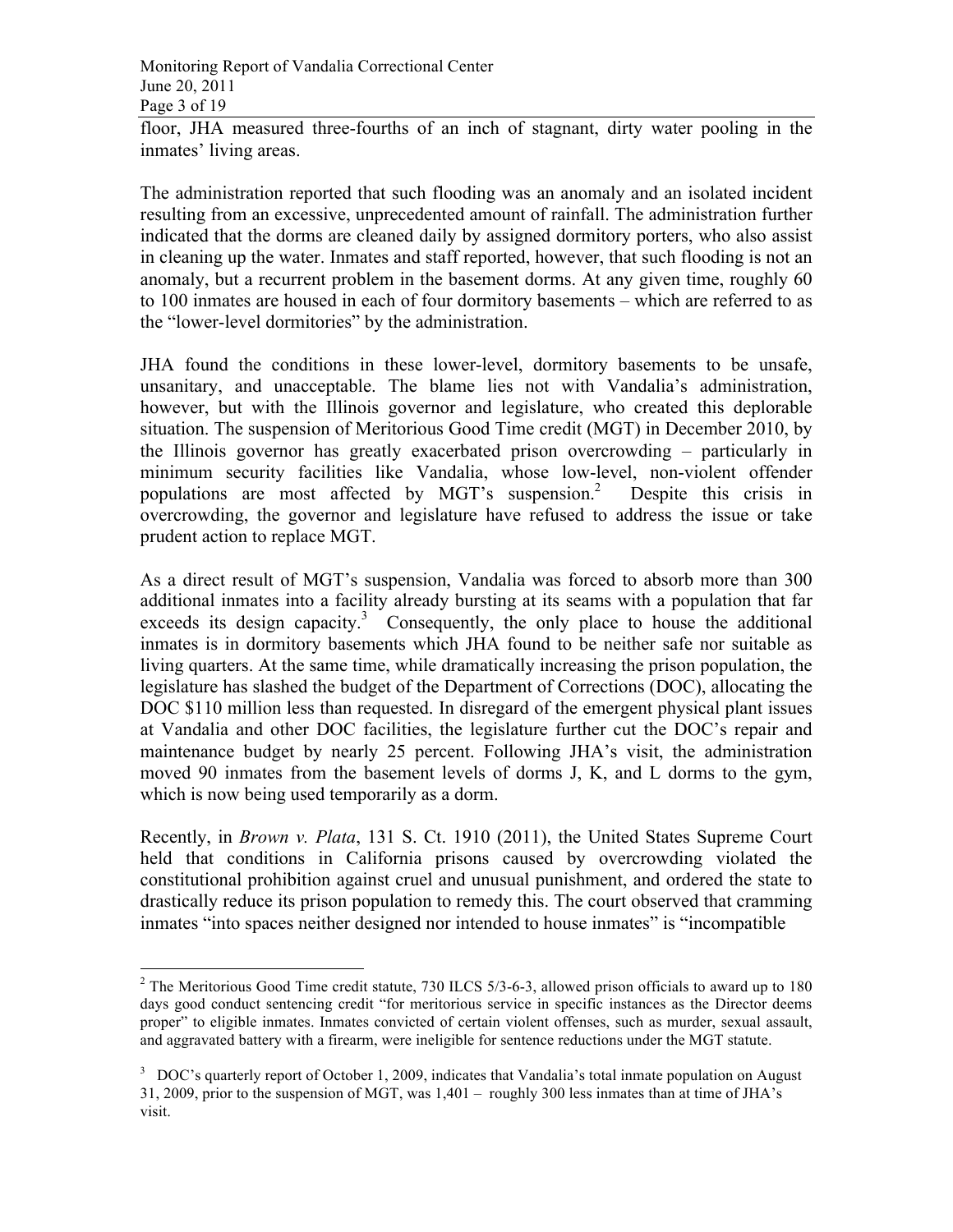with the concept of human dignity" and has no place in a "civilized society." The court reasoned that "as a consequence of their own actions, prisoners may be deprived of rights that are fundamental to liberty," but they still "retain the essence of human dignity inherent in all persons."

Vandalia dramatically illustrates that if the Illinois governor and legislature do not act quickly to replace MGT, reduce the population, and provide the funding, resources, and staffing needed to meet the population's basic needs, a lawsuit cannot be far behind.

#### *Recommendations:*

**(1)** In 2004, former Governor Rod Blagojevich proposed closing Vandalia. This proposal is not practical today, given the sheer size of the Illinois prison population. Rather, to address the immediate constitutional crisis of prison overcrowding, Illinois lawmakers must act to reduce the population at Vandalia and facilities across the state.

Lawmakers could safely, effectively and economically accomplish this task by: (1) replacing MGT; (2) investing in community-based treatment alternatives to incarceration, like Redeploy Illinois, for low-level, non-violent offenders; (3) employing more effective parole and probation practices; and (4) instituting rehabilitative and reentry services designed to reduce recidivism.<sup>4</sup> Adopting some or all of these measures would eliminate the need to house inmates in Vandalia's basements and allow the facility to function more safely and smoothly for inmates and staff alike. By whatever means necessary, however, inmates should be relocated from the dormitory basements that flood to other housing. Relocating some of Vandalia's inmates from the basement dormitories to the gym for housing, while a temporary solution, ultimately presents the same problem as in *Plata*, in that gyms are "neither designed nor intended to house inmates."

Apart from acting to reduce the population, the state cannot ignore Vandalia, but must reinvest in it as a correctional institution. The inescapable reality is that inmates are housed, and will continue to be housed, at Vandalia long into the foreseeable future. Elected officials cannot in good conscience turn away from Vandalia's plight, treat it as a temporary dilemma, and court disaster. Rather, Vandalia's administration must be provided with the resources, staffing and funding it needs to restore the facility's physical plant and deliver basic services and rehabilitation programs to the population. As it stands, warehousing low-level

<sup>&</sup>lt;sup>4</sup> The American Bar Association, after long study and in collaboration with corrections officials, prosecutors, judges, defense attorneys, academics, and persons with prior convictions has endorsed similar measures as a safe and cost-effective means of reducing incarceration rates. See ABA Recommendations 2007, available at http:/www.abanet.org.cecs/secondchances.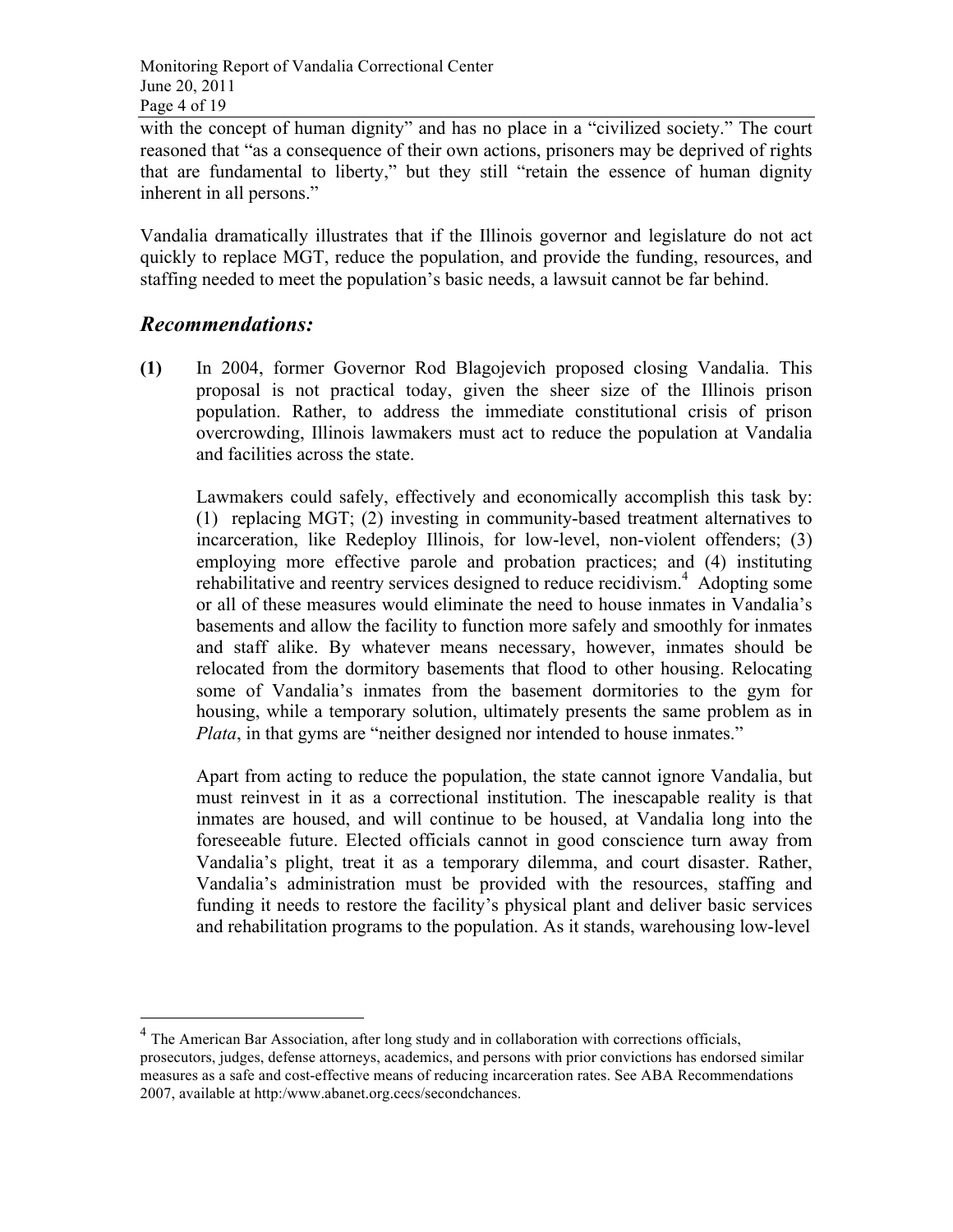offenders in poor living conditions and releasing them, resentful and traumatized, back into the community without job skills, education or rehabilitative treatment can only compromise public safety and cost the state more money in the long run.

- **(2)** Ongoing efforts should be made to provide greater rehabilitative services, job training, employment opportunities in industries, and educational and vocational programming to inmates. To that end, the administration should continue to implement its programming expansion plan. Given that Vandalia is a minimum security facility, the use of volunteers is also a viable, cost-effective means by which educational and vocational programming could potentially be increased. Volunteers currently are used only to assist in religious programming. Efforts should be made to recruit and use volunteers in other areas of programming, such as literacy and job skills.
- **(3)** JHA recognizes that Vandalia's administration and the DOC have no control over the funding allocated by the Illinois legislature. However, implementing small measures could greatly improve the morale and quality of life of Vandalia's inmates, significantly decrease tension and discontent, and improve the safety and stability of the facility as a whole.

To that end, measures should be implemented at Vandalia to ensure that inmates have sufficient time to consume their food at mealtimes and the opportunity to socialize during meals. In addition, a greater number of working fans should be provided to improve air circulation and prevent overheating in the general population dormitories and the segregation unit.

The administration is to be strongly commended on instituting new measures to improve inmates' quality of life, such as purchasing more hotpots for the general population dorms and providing segregation inmates with one additional hour of out-of-cell recreation time per week. Instituting additional measures – such as reinforcing the import of professionalism and courtesy by staff towards inmates and providing segregation inmates with more than one shower a week and additional out-of-cell time – could further improve inmates' well-being and should also be considered and pursued.

**(4)** Given that a very large number of inmates and several staff reported suffering from spider bites, as well as respiratory problems from mold and poor air quality, these two health issues should be closely monitored by the administration and the Vandalia's health care unit. If these health issues prove to be systemic, as the inmates and staff who talked with JHA suggested, an appropriate public health intervention should be undertaken to determine their causes and remedy the conditions facility-wide. To its credit, the administration has been very proactive in following up on these issues.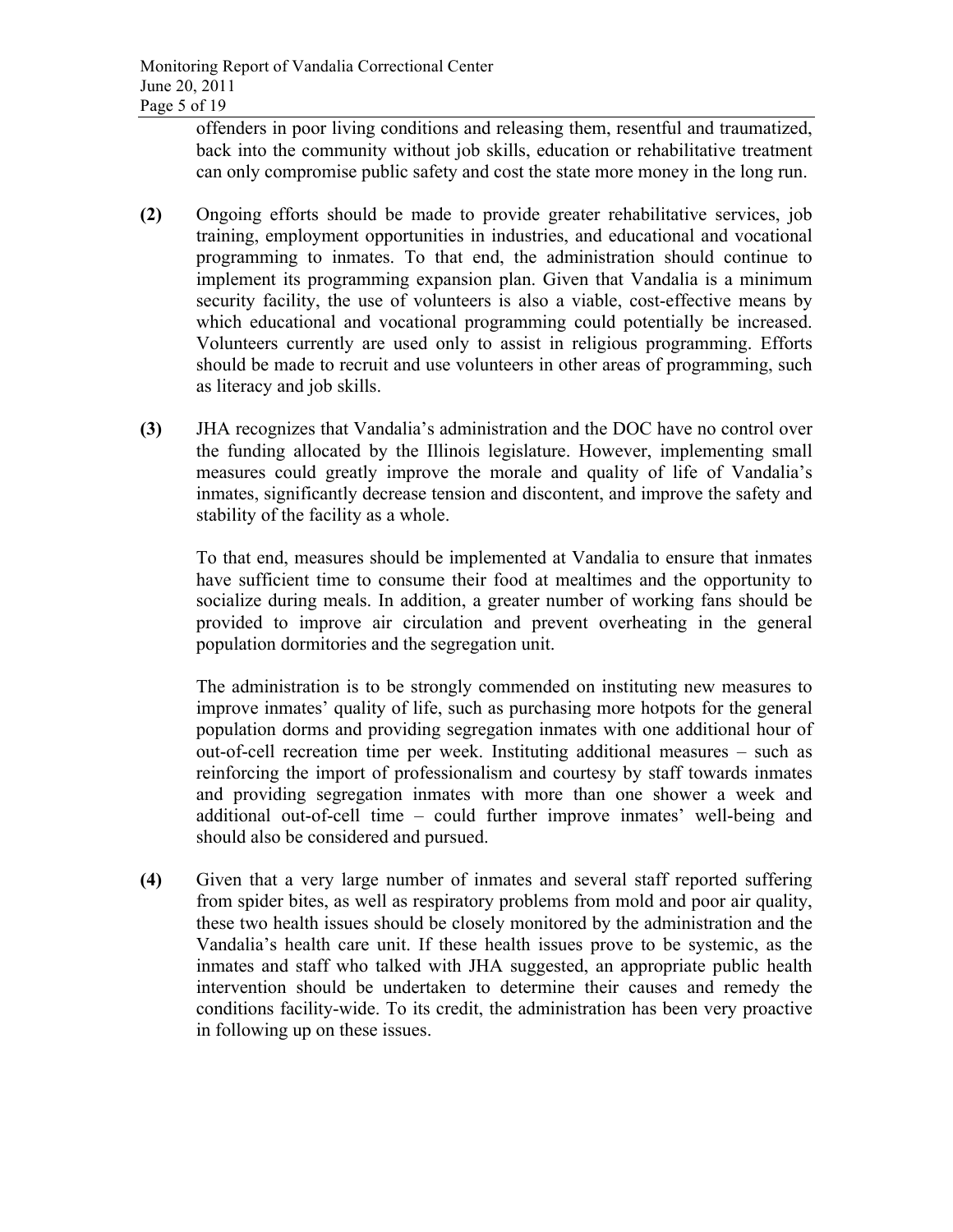## **Introduction**

This report examines the following issues: Housing and Living Conditions; Health Concerns; Meals and Diet; Correctional Staff Conduct; Segregation; Education; Industries; Clinical Services; Vocational Programming; Physical and Mental Health; and Population Demographics.

## **Housing and Living Conditions**

#### **Housing**

Vandalia consists of a main correctional facility and a work camp facility. All inmates, except those in the segregation unit, are housed in open barracks-style dormitories in double bunks that are spaced about three feet apart. Inmates in each dorm share access to communal bathroom and shower areas, as well as laundry facilities. Each dorm has a community area located adjacent to the living area which contains a television and seating for approximately 30 to 40 inmates.

At the time of JHA's visit, the dorms in the main facility, originally designed to house 700 inmates, housed 1,340 inmates; approximately 191% over the rated design capacity. Together, Vandalia's main facility and work camp housed 1,700 inmates, roughly 157% over the rated design capacity.<sup>5</sup>

Vandalia's twelve dorms are designated by letters, A through M, with the exception that there is no C dorm. The basements of four of Vandalia's dorms, J, K, L and M, are used to house the additional inmate population. The dorms are not air-conditioned.

JHA had the opportunity to visit two dormitories, L-dorm and K-dorm. JHA found the general atmosphere there to be overcrowded, unpleasant, unmanageable, and seemingly difficult for staff to monitor. On entering the dorms, large numbers of inmates approached JHA's staff and volunteers and urgently asked to speak about their living conditions.

Approximately 100 inmates are housed on the upper level of K-dorm, and 60 are housed in the basement. Approximately 98 inmates are housed on each the upper level and basement levels of L-dorm. The administration reported that separate fire exit doors are located on both the basement and upper levels of every dorm.

JHA found the living conditions in the L-dorm basement to be alarming and unsanitary. At the time of JHA's visit, heavy rains had caused substantial flooding. The stairs leading down to the basement were wet and slippery. The cement floors in the living and bathroom areas were covered with approximately a quarter of an inch to half of an inch of

 <sup>5</sup> *See* Illinois Department of Corrections Quarterly Report, July 1, 2011, available at http:// www.idoc.state.il.us/subsections/reports/quarterly\_reports.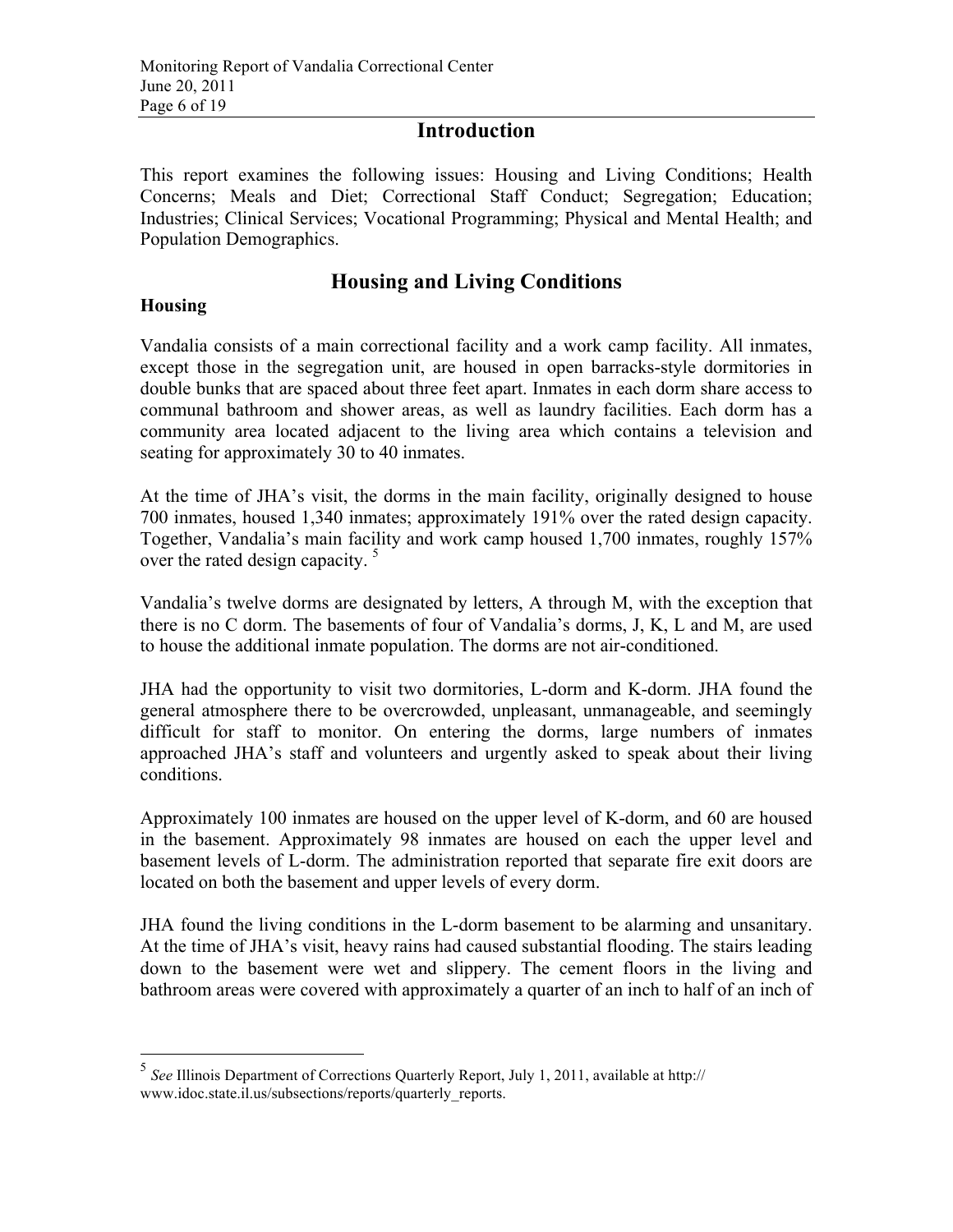standing water. JHA measured three-fourths of an inch of water in several depressed areas in the floor of the inmates' living quarters.

In the basement, JHA found inmates frantically scurrying back and forth trying to mop up water. One inmate was using a wet-vacuum near the stairs and another, a mop. Multiple inmates were continuously dragging squeegees across the floor to reroute the water away from their sleeping areas and into a central location to be vacuumed up.

Inmates indicated they had been instructed by staff to keep their bunk areas free of water, or risk receiving a ticket and being sent to segregation. It was not clear how inmates could accomplish this task, particularly given the reports that the flooding of L-dorm was caused by water seeping up through the foundation and the floor. Responding to JHA's report, the administration indicated, however, that it knew that inmates could not control the flooding and that no tickets had or would be issued to them for failing to keep bunk areas free of water.

Inmates reported that in the three weeks preceding JHA's visit, the L-dorm basement had flooded about three times. On one occasion, the flooding was so severe that inmates that were required to leave their personal property and bed down on mats on the floor of the gym overnight. Inmates and staff reported that some other dormitory basements at Vandalia likewise flood after heavy rain. According to inmates, it generally takes longer than a week for the water to be vacuumed up.

The administration reported that flooding occurred on the lower-levels of two of Vandalia's twelve dorms, M-dorm and L-dorm, and that flooding was most severe in the L-dorm. The administration further reported that, following JHA's visit, a sump pump was purchased for the L-dorm and new drainage spouts were installed to direct rainwater away from that facility.

Some inmates with bunk beds located against the cement walls in L-dorm's basement reported that even when the basement was not flooded their sheets were always damp from humidity in the walls. A number of inmates reported they had been dumping buckets of water all day long. Several inmates are assigned as porters to regularly clean the dorms. During the flooding, they were assigned to help clean up the water. One such porter reported to JHA that he awoke at 4 a.m. on the day of JHA's visit to begin his assignment of wet-vacuuming up water as it came up through the foundation and floor.

JHA found the air quality in both L-dorm and K-dorm to be very poor, in that it was hot, dank, and smelled strongly of mold and mildew. A great number of inmates, as well as some staff, reported suffering breathing problems and asthmatic symptoms because of mold and poor air quality. Responding to JHA's report, the administration indicated that it followed up with its health care unit, which indicated that no respiratory problems had been reported by staff or inmates in the preceding three months.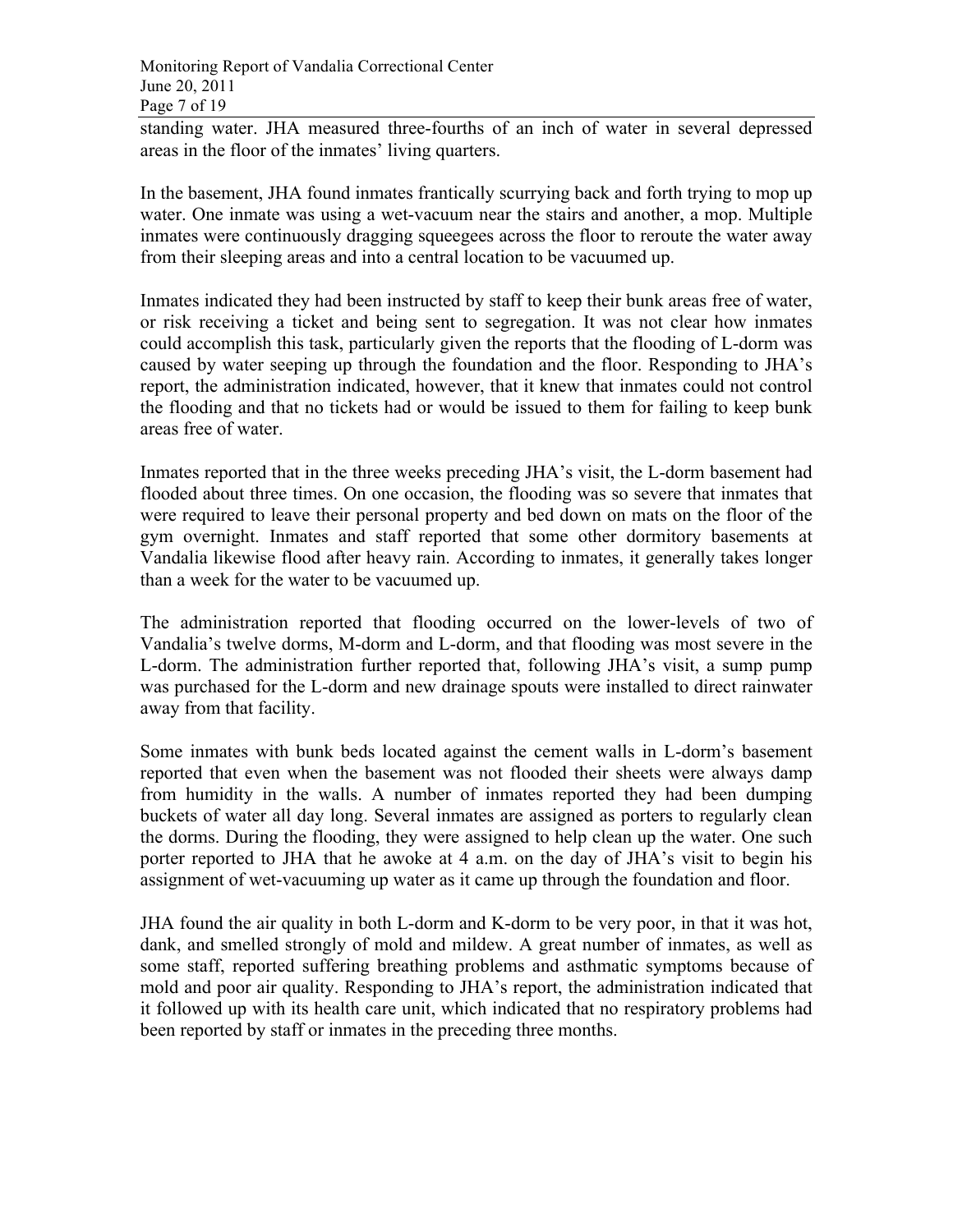JHA likewise found the air circulation and ventilation in both L-dorm and K-dorm to be very poor, particularly in the basements. Because Vandalia's housing is dormitory-style, inmates cannot buy fans to cool their individual areas, as there are not enough individual power outlets. At the time of JHA's visit, only two of the four large circulatory fans used to cool and ventilate the K-dorm were working. According to inmates and staff, the fans had been broken for some time. Inmates reported that several circulatory fans in other dormitories were broken as well. The administration indicated that a circulatory fan in one other dormitory was broken, but that eight new fans had been ordered for use throughout the facility.

Several inmates reported that power outages were also a common problem. One inmate reported a terrifying occasion when he and other inmates were locked together in a dorm overnight, without lighting or staff monitoring, after the power failed. The administration indicated that Vandalia had experienced only one five-hour power outage and this was not a common occurrence. The administration further indicated that a mandatory protocol is executed during a power outage whereby correctional staff members are issued flashlights and lanterns to monitor inmates in the dorms.

The upper level and basement level of K-dorm, while not flooded on the date of JHA's visit, were nonetheless in a state of disrepair and in need of much renovation and maintenance. The bunks themselves were neat and tidy, but the surrounding physical plant was in poor condition. There were large holes in the ceiling above the stairs leading to the basement and above a communal area upstairs, exposing the ceiling's interior wood braces. The holes appeared to have been caused by water damage. Following JHA's visit, the administration reported that these holes in the ceiling were repaired and painted.

During JHA's visit, several inmates pointed out one area of the ceiling that had wires hanging down and indicated a light fixture previously had been attached there, but had come crashing down one night. Responding to JHA's report, the administration indicated that this incident had not been reported. Inmates also indicated that several light fixtures did not function.

Several inmates further reported that tears in window screens prevented them from opening windows because they did not want to let insects inside. Inmates also noted that several window panes were also broken or missing. JHA noted at least one such missing window pane during the visit. Following JHA's visit, the administration indicated that tears in the window screens had been repaired.

Inmates on the upper level of K-dorm also reported to JHA that rainwater leaks through the ceiling and comes through door when it rains. Numerous inmates indicated their mattresses had become wet and mildewed as a result of rainwater dripping from the ceiling onto their bunks. The administration reported that it was aware of these problems, that it had obtained funding to reroof the facility, and that it currently was soliciting bids for that project.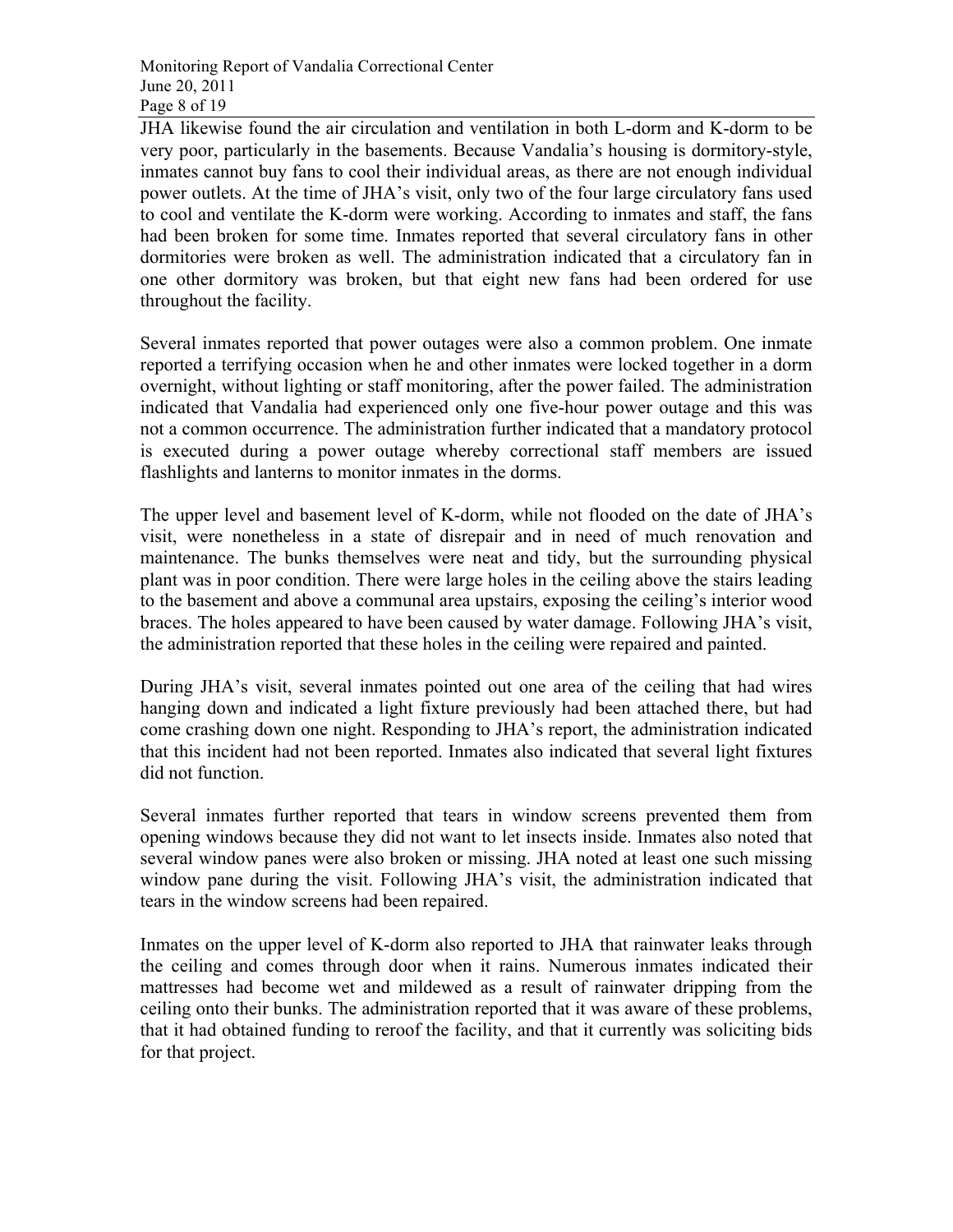JHA found the sleeping areas of the upper and basement levels of K-dorm overcrowded with inmates and bunks. Four inmates were waiting in line to use the phone. One doublebunk on the upper level was located directly next to a communal toilet and separated from it by only a five-foot metal partition. In addition, one of the metal partitions used to separate one communal toilet from the other was twisted, broken, and hanging from the wall. The administration reported that this partition was repaired following JHA's visit.

JHA volunteers also observed that a water fountain in the upstairs communal bathroom of K-dorm was not working properly and smelled strongly of burning plastic. Inmates had noted this previously, and wisely left the water fountain unplugged most of the time. Although inmates stated they had reported the condition to staff, it had yet to be fixed. Disturbingly, correctional staff that JHA met while visiting the dorms seemed extremely despondent and apathetic, and expressed no alarm or concern about the conditions.

A communal shower area that JHA inspected had 12 shower heads and appeared moldy and poorly ventilated. It also contained accumulations of hair. The ceiling next to the shower area on the upper-level of K-dorm was distinctly bowed inward, suggesting structural damage. Several inmates in both K-dorm and L-dorm independently reported to JHA that something, which they described as "black worms," came out of the walls in shower areas. The administration indicated that it had received no reports of this condition.

The communal bathroom areas in the dorms contained two urinals; a washing station; four toilets; and two large sinks, styled like troughs, with several spigots coming from the wall and emptying into a basin. A long metal shelf ran along the length of the sinks just above the spigots. Several inmates reported the sinks often clog and flood.

At time of JHA's visit, there was an old plastic water bottle shoved under the metal shelf of a sink on the upper level of K-dorm. When a correctional officer attempted to remove the water bottle in JHA's presence, the shelf began to collapse. Inmates explained to the officer and JHA that they had to put the water bottle there to hold the shelf up. The administration reported to JHA that this shelf was repaired subsequent to JHA's visit.

JHA found one of the toilets on the basement level of K-dorm was broken and wrapped with paper and tape. Inmates reported this toilet had been broken for several months, and that sewage came up from it when it rained. The administration indicated that parts had been ordered to fix the toilet, but it was still waiting to receive these.

Unlike many facilities, Vandalia inmates cannot buy televisions to use in their bunks because the dorms lack sufficient individual power outlets. Inmates reported having to share one pot and one microwave among 80 to 100 inmates. According to inmates, stress from overcrowding, poor living conditions, and competition over scarce resources results in a tense atmosphere and can lead to many inmate fights.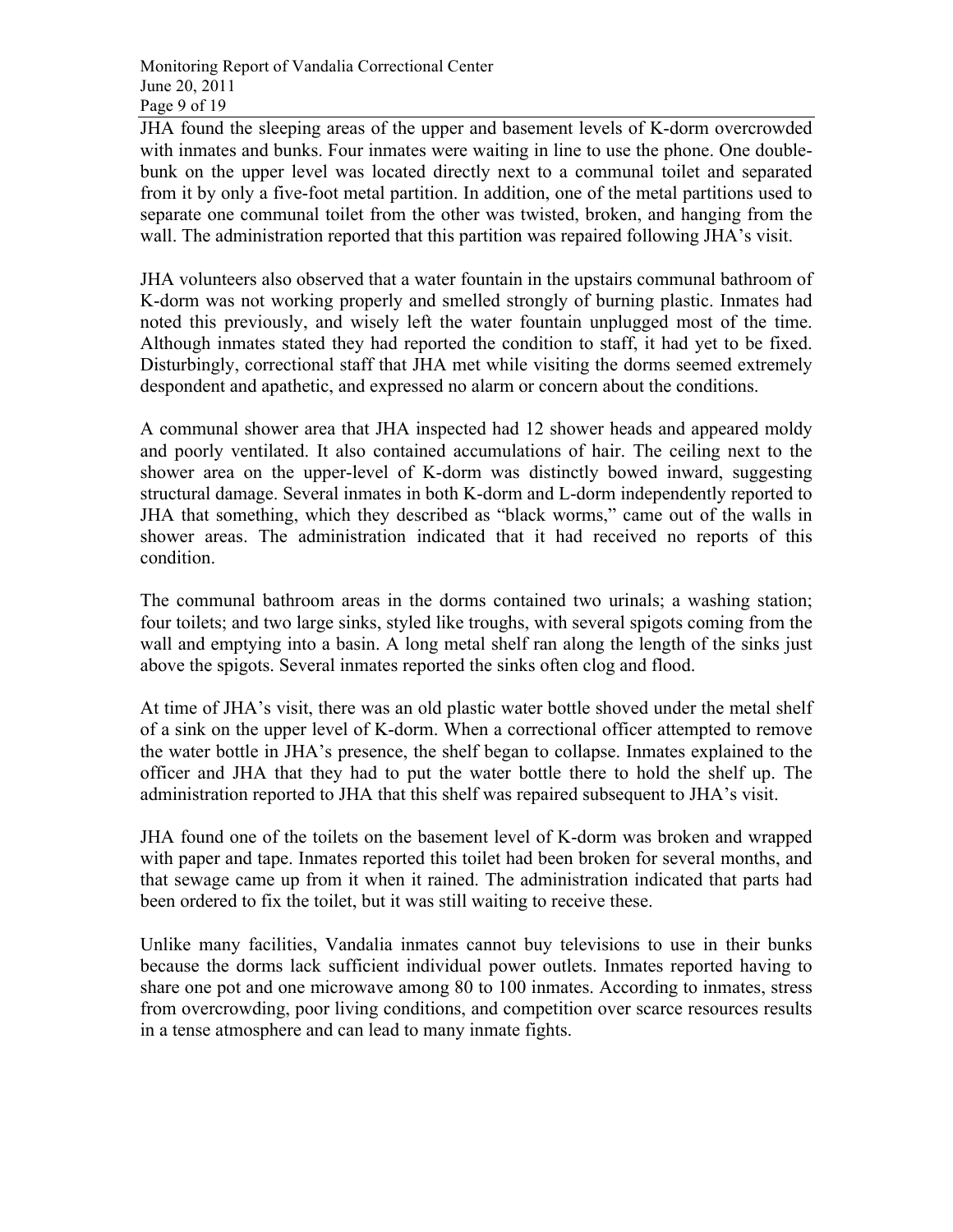The administration responded there was not excessive fighting, and that about one fight between inmates occurred per week. The administration indicated, however, it was committed to making changes to improve life quality for Vandalia's inmates. As an example, the administration reported that, following JHA's visit, 18 additional hotpots had been ordered for use in the dorms. The administration further indicated that it had instituted a pilot program in H-dorm, whereby it has created an additional day room area that contains an additional television as well as more tables, chairs and board games for leisure time activities.

From speaking with Vandalia's administration, it was clear the administration would welcome the opportunity to repair and renovate the facility and provide additional programming to inmates. The practical reality is, however, that the administration's ability to implement these goals is severely curtailed by lack of funding and resources from the State.

#### **Living Conditions**

#### **(i) Health Concerns**

An alarming number of people – including inmates, inmates' family members, and staff – reported that inmates routinely sustain "spider bites" or "fly bites" that become infected and abscessed. One inmate showed JHA areas of scar tissue on his neck, and explained that this resulted from a spider bite that had become infected and abscessed, and ultimately had to be drained and treated with antibiotics. Another inmate indicated that a deep, indented scar on his face was the result of a spider bite.

To its credit, the administration timely followed up with JHA about these reports. It explained that Vandalia, like other facilities, has some spiders, but that the facility is exterminated once a month. The administration further reported that in the preceding three months, only two inmates sought medical treatment in the infirmary for claimed spider bites. Upon examination, spider bites were not found, but the inmates were treated prophylactically with antibiotics.

Apart from spider bites, several inmates also reported suffering from lice and scabies. The most frequent health complaint by far, however, was respiratory problems caused by mold or poor air quality. Indeed, JHA received more than two dozen reports from Vandalia inmates and their family members regarding inmates experiencing breathing difficulty and having asthmatic symptoms because of mold and poor air quality in the dorms. A staff member that JHA spoke with likewise reported that several staff members suffer from respiratory problems as well.

Following JHA's visit, the administration followed up with Vandalia's health care unit, which indicated that there were no reports of respiratory complaints in the preceding three months. The administration further indicated that maintenance staff is assigned to treat the facility for mold on a weekly basis. To its credit, the administration also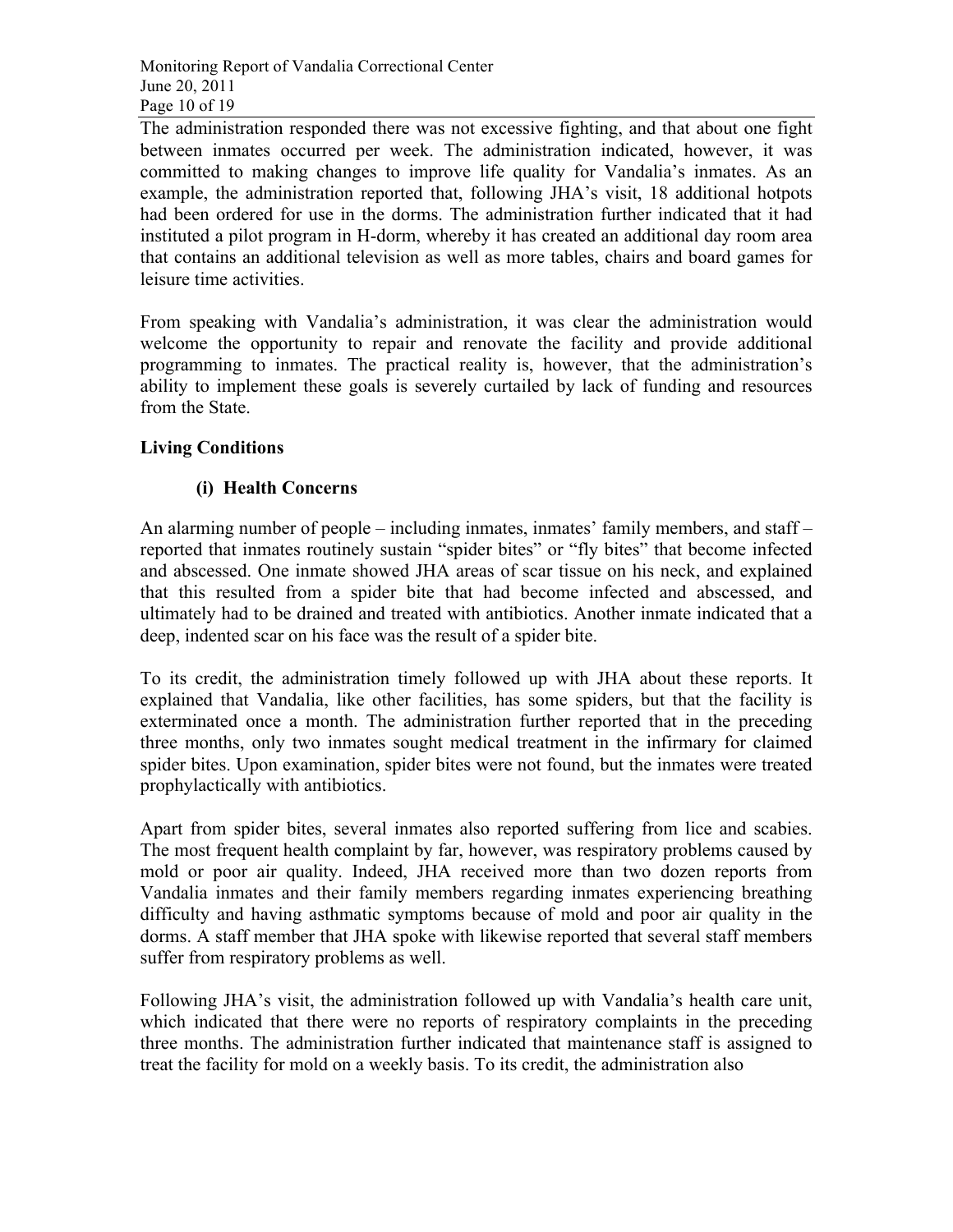followed up by having a health services staff member assess certain portions of the dorms for mold after JHA's visit. The administration thereafter forwarded a portion of the mold assessment to JHA, which read as follows:

*Based on observations made during a 6/28/11 tour of certain Vandalia dorm areas, it is my opinion that facility personnel should not be concerned regarding alleged mold growth in dorms The lack of visible mold growth on shower surfaces, near absence of porous building material such as drywall, and significant exhaust ventilation in all dorms leads me to conclude that Vandalia CC is actually in better shape than most facilities at inhibiting mold growth. Although some debris had accumulated around dorm exhaust fan guards, this typically occurs over time and could have been misinterpreted as mold growth. Based on observations made and testing conducted during the 6/28/11 visit, I am unable to determine the basis for recent allegation made during an external site visit regarding mold growth in dorms.* 

JHA does not doubt the honesty or integrity of either the reporter or the administration. However, these findings are hard to reconcile with the observations JHA made on its visit. JHA staff and volunteers were physically present in the dorms and personally experienced poor air quality, excessive heat and humidity, and lack of ventilation and air circulation. JHA staff and volunteers breathed air in the dorms that was dank and smelled strongly of mold and mildew. JHA observed substantial flooding in L-dorm's basement, and overwhelming evidence of water damage and leaking from the ceiling in K-dorm; conditions that would naturally tend to promote the growth of mold and mildew. JHA also viewed substances in the showers and on walls that appeared to be mold and mildew. Finally, JHA received multiple, independent reports from inmates, inmates' family members, and staff to the effect that mold and poor air quality were causing breathing and respiratory problems.

#### **(ii) Meals & Diet**

A large number of inmates reported being unable to get enough to eat at mealtimes because they were rushed in and out of the dining hall and given only five to six minutes to actually consume their food. At mealtimes, inmates are marched in double lineformation into the dining hall by dorms at different times, according to a schedule. Ten minutes prior to mealtime, a buzzer sounds in the dorms to alert inmates to prepare to go to the dining hall.

Inmates stated they are not permitted to speak to each other while walking to the dining hall or during meals. Several inmates reported that they did not go to mealtimes anymore because it was so stressful and rushed, and instead relied primarily on items from the commissary.

The administration emphasized that inmates are given approximately 20 minutes to eat at mealtimes. However, one correctional staff member that JHA spoke with indicated that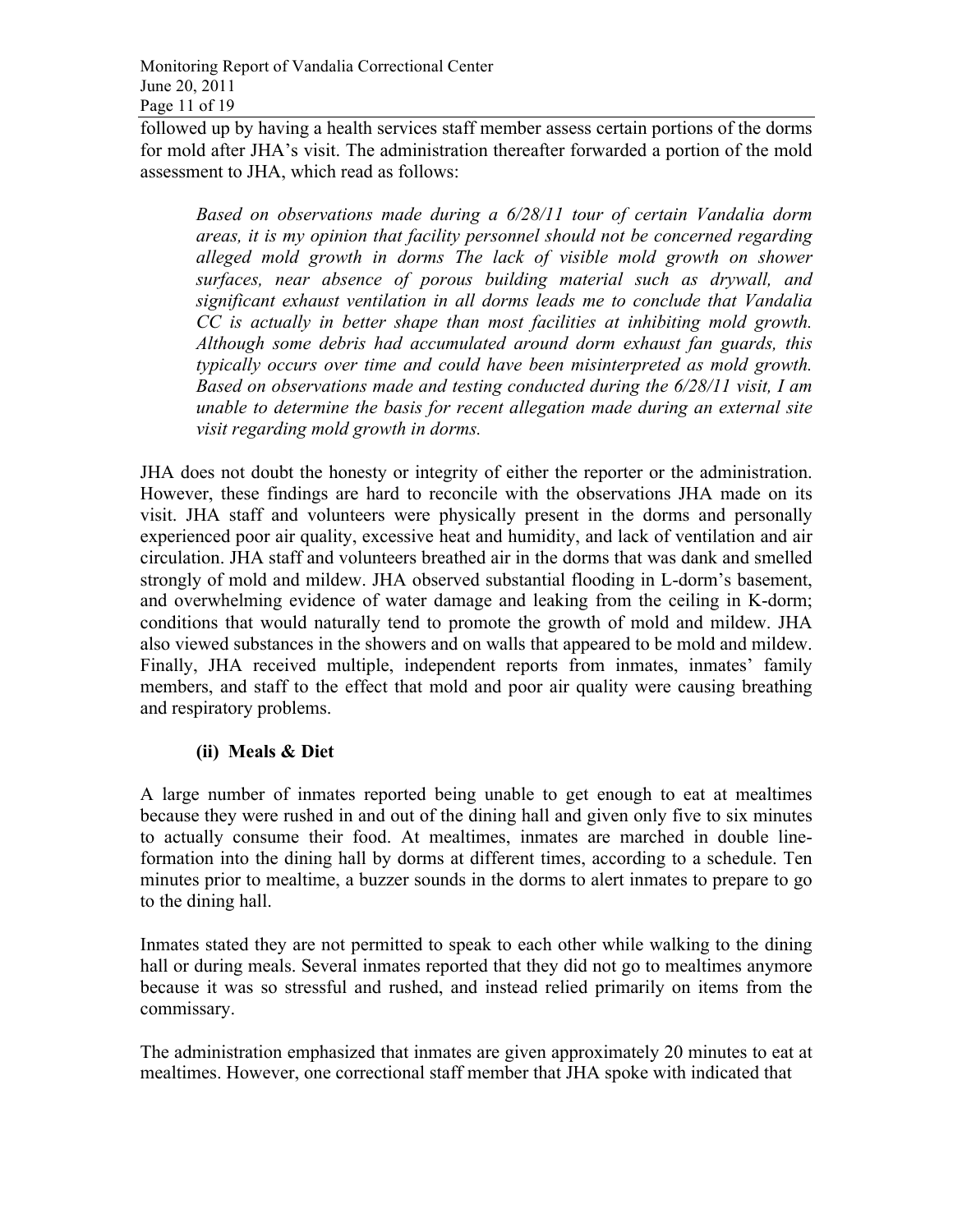inmates are routinely rushed through meals and given only a few minutes to eat. This correctional staff member explained to JHA that while he himself "was no lover of inmates," he believed that men at least should be given enough time to eat a meal. This staff member further indicated that allowing sufficient time for eating improves the safety of a facility, by increasing inmates' morale and satisfaction, thereby reducing tension. According to this staff member, overcrowding and lack of adequate staffing and space were the primary reasons for rushing inmates through meals.

Staff indicated that under DOC regulations, soy cannot constitute more than 25 percent of the diet provided to inmates, and inmates at Vandalia were below that percentage, in that approximately 12 to 14 percent of their diet was soy.

#### **(iii) Correctional Staff Conduct**

A substantial number of inmates reported that correctional staff acted unprofessionally, and routinely mistreated, bullied, swore at, demeaned, and verbally abused inmates. As one inmate put it, 'I know we did wrong and made mistakes, but we're not the worst guys in the world, and these officers go out of their way to treat us like garbage.' Other inmates reported staff abused their power by arbitrarily giving tickets to inmates when they were in a bad mood. Inmates also reported that some of the younger and less experienced staff exercised poor judgment and overreacted to situations such as cancelling yard time because one person talked in the "chow line."

One inmate that JHA encountered twice during the visit reported that, after speaking with JHA in the library and urging JHA to visit the dormitory basements, a correctional officer subsequently approached him and threatened to write him up for "inciting a riot." A longtime correctional officer reported to JHA that the most frequent disciplinary/security issue he encountered among inmates was unauthorized tobacco use.

A correctional officer that JHA spoke with disagreed with these characterizations and indicated that correctional staff members were doing their best under difficult circumstances, with staff shortages and minimal resources. However, this officer admitted that it could be difficult to retain experienced staff, keep up morale, and invest in the job because of poor working conditions and the uncertainty of whether the State might try to close the facility again. Vandalia is authorized to employ 225 correctional officers, 19 sergeants, 16 lieutenants, and six shift supervisors. At the time of our visit, there were 223 correctional officers, 18 sergeants, 15 lieutenants, and 6 supervisors employed by the facility.

Responding to JHA's reports of correctional staff misconduct, the administration indicated that it considers staff professionalism to be a priority and that it holds Vandalia's staff accountable for misconduct.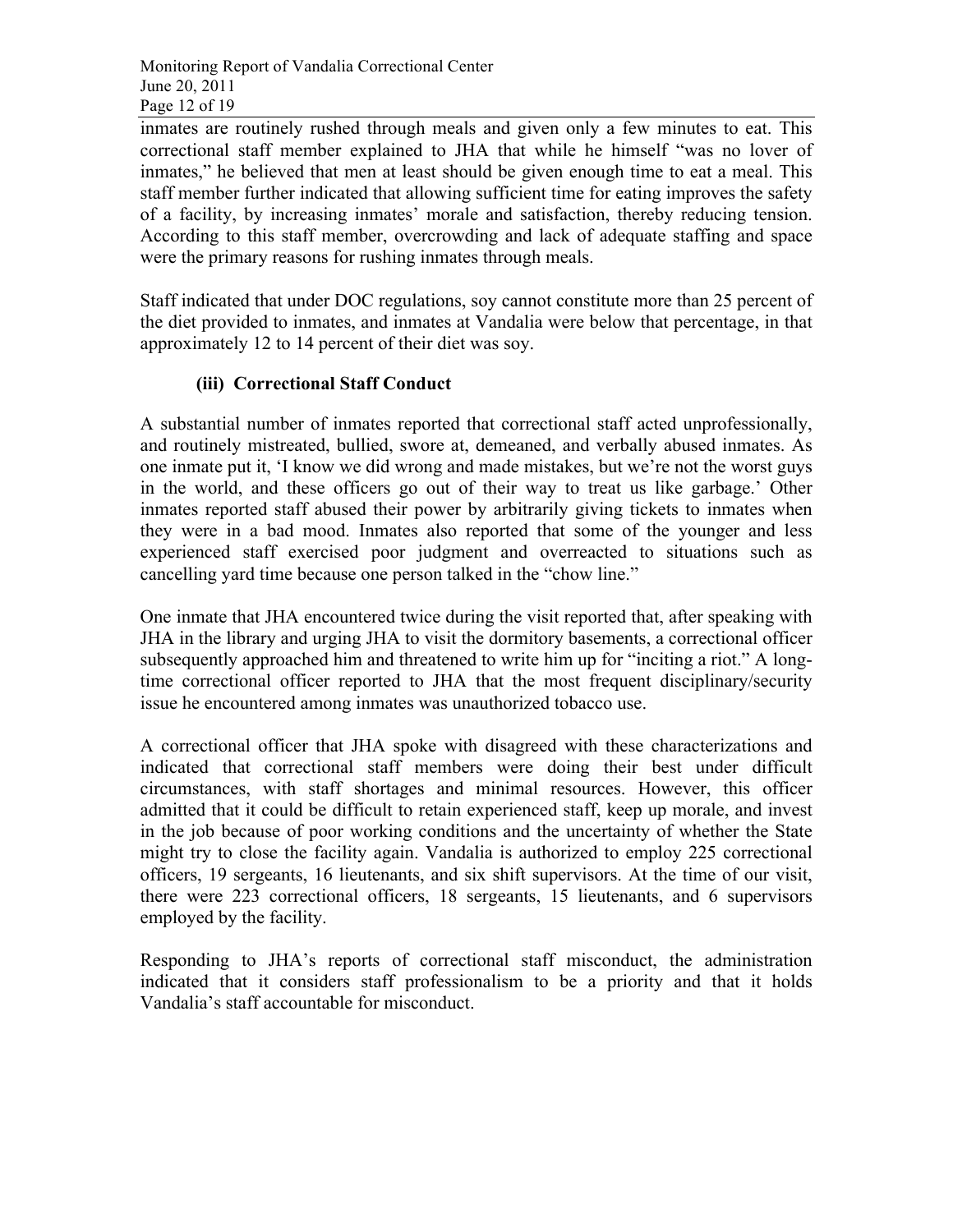## **Segregation**

Vandalia's segregation unit has 30 cells and a total of 58 beds. All of the cells contain double bunks, with the exception of the first two cells in the unit, which contain single bunks and are set aside for mental health/suicide watch. At the time of JHA's visit, 32 inmates were in segregation.

The vast majority of inmates that JHA spoke with reported that they were in segregation because they had refused housing in the dorms. According to the administration, in the past about 20 inmates per month refused housing and requested to be transferred to other facilities. The administration reported that it had since stopped inmates from "manipulating" the system. Now, when an inmate refuses housing, he is given two weeks in segregation before being transferred. The administration reported that now approximately three inmates per month refuse housing. The administration reported that, in addition, about ten to fifteen inmates per month are transferred to higher-security facilities because of disciplinary problems, and that these inmates usually are not in segregation longer than a week before being transferred.

Several inmates that JHA spoke with reported they had been in segregation for more than two weeks awaiting transfer to another facility. One inmate reported that five weeks was the typical amount of time to spend in segregation before transfer after refusing housing. Responding to JHA's report, however, the administration reiterated that, barring unusual circumstances, inmates are not held in segregation longer than two weeks before being transferred to another facility.

Inmates in segregation are permitted a one-hour "no contact" visit each month through a partition screen. Only verbal and visual contact is permitted. At the time of JHA's visit, segregation inmates were only permitted one shower and one hour of outside recreation time each week, the minimum allowable by administrative regulation.<sup>6</sup>

JHA found this practice exceedingly punitive, given that the Vandalia is a minimum security facility, and most medium and maximum security facilities that JHA has visited provide segregation inmates with greater out-of-cell time than the bare regulatory minimum. JHA inferred from this practice that conditions in segregation were being kept severe in order to discourage inmates from refusing housing in the dorms, lest there be a flood of inmates refusing housing.

Since the time of JHA's visit, however, the administration has effectively reconfigured its segregation policy and doubled the amount of out-of-cell recreation time allotted to segregation inmates from one hour per week to two hours per week. The administration is to be greatly commended for this. Small changes, such as increased out-of-cell time, can greatly improve the quality of life for inmates and their general well-being. As part of the administration's ongoing goal to improve the quality of life for Vandalia's inmates, JHA

 <sup>6</sup> *See* Ill. Admin. Code title 20, sections 504.620 and 504.670.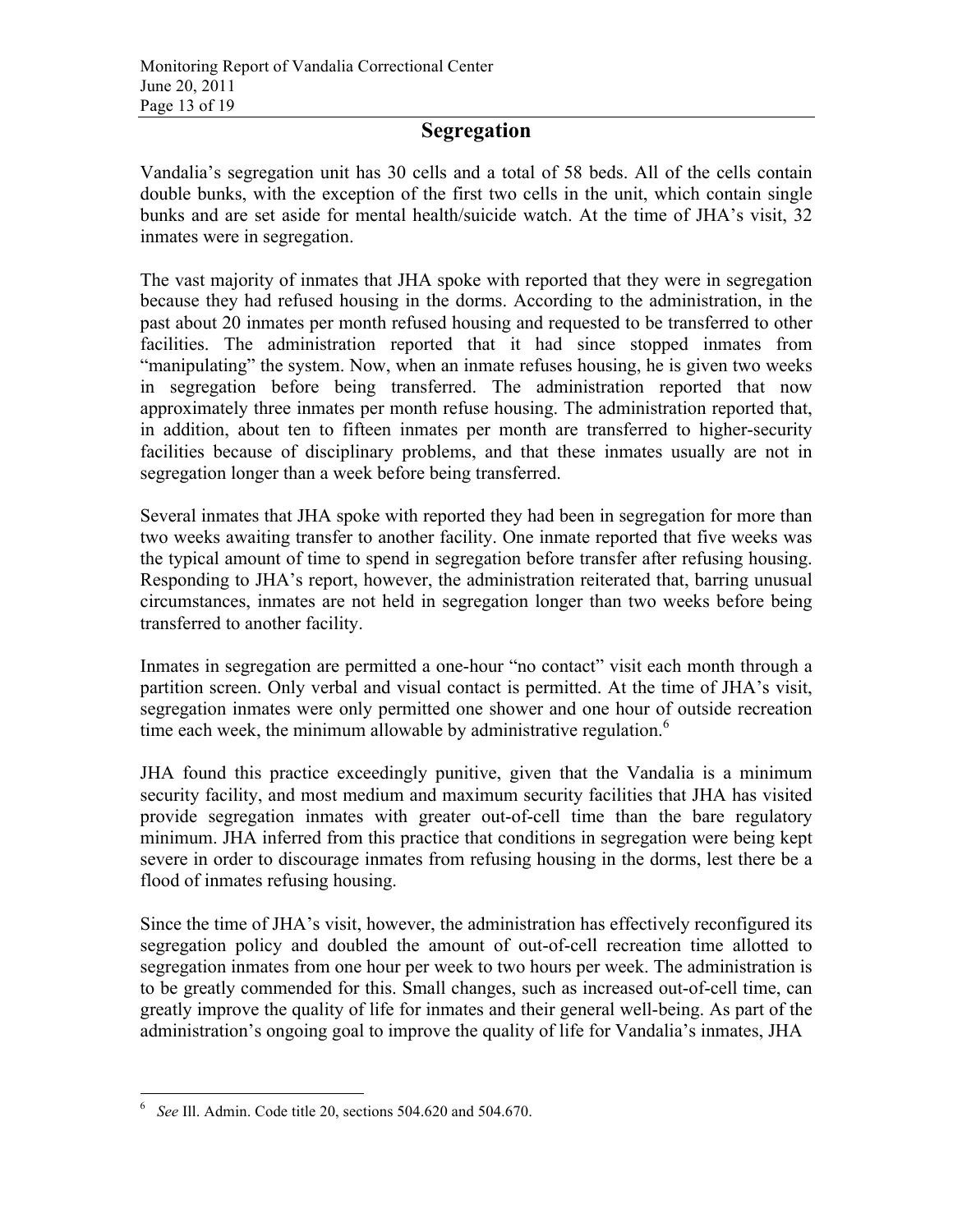recommends that the administration seek to expand on these changes with the aim of providing segregation inmates with three showers and five hours of outside recreation time per week.

The inmates that JHA spoke with in segregation for refusing housing reported that even though conditions in segregation were harsh, they were still better than the dorms, which the inmates variously described as "gross," "horrible," "disgusting," and "the worst." These inmates indicated that they would rather endure harsh conditions in segregation and be transferred to a high security facility, so long as they did not have to live under the conditions in the dorms anymore.

Many inmates, both in segregation and in the general population dorms, seemed exasperated and dejected at being unable to access any rehabilitative programs, such as vocational classes, anger management classes, parenting classes, or continuing education. The most distressing example of this was an inmate that JHA spoke with on suicide watch in segregation. He explained that while he was feeling better and no longer wanted to kill himself, he reached the end of his rope a few days before and lost hope. He relayed that he was getting out fairly soon, but had realized that with no education, no job, no skills, he did not see how he was supposed to turn it all around and make a happy, decent life. The inmate indicated that he had wanted to take classes to further his education, but had not been able to do so because of long waitlists.

Responding to JHA's report, the administration indicated that it was in the process of implementing increased educational and lifestyle redirection programs for inmates.

### **Education, Industries, Clinical Services & Vocational Programming**

The administration expressed a strong desire to provide greater rehabilitative services, industry jobs, and educational and vocational programming to inmates. However, the practical reality is that the administration has been overburdened with lack of sufficient resources and funding. An exceptionally large number of inmates that JHA spoke with indicated that they strongly desired to attend school, parenting classes, anger management classes, to obtain a job in industries, or to obtain vocational training and trade skills, but could not because Vandalia offers few programs and its waitlists are extremely long. In visiting inmates in the general population dormitories, JHA was stuck by the number of inmates that were present, idle, and lacking work or educational assignments.

Given that Vandalia is a minimum security facility, it seems ideally situated to utilize volunteers to teach classes such as literacy, job strategies, and life skills. Currently, volunteers at Vandalia are only used to assist in religious programming. The administration reported that approximately 1063 inmates have some form of assignment (i.e. work in industries, school, vocational classes, etc.), and 690 inmates are unassigned.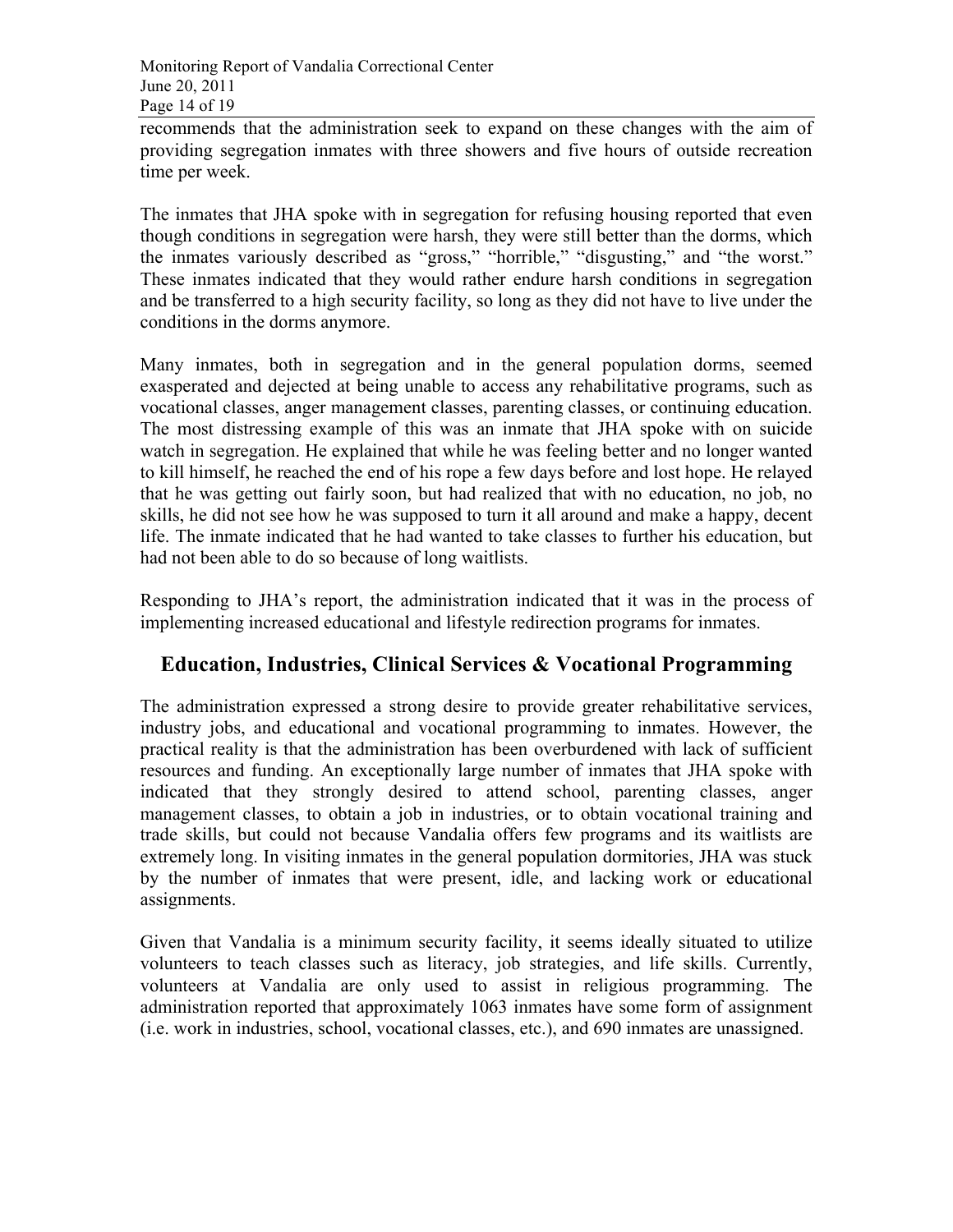Responding to JHA's report, the administration indicated that it has proposed, and is currently implementing, a programming expansion plan that will include providing fatherhood classes, lifestyle redirection classes, and greater work opportunities for inmates.

#### **Education**

At the time of JHA's visit, Vandalia offered 14 Adult Basic Education classes, in which a total of 135 inmates were enrolled, and 180 inmates were on the waitlist; and five GED classes in which 85 inmates were enrolled and 55 were on the wait list. In addition, 15 inmates were enrolled in a career technologies class; and 100 were enrolled in night college classes. The career technologies class was available only to inmates with six months or less left on their sentences. Inmates in school attend class for two hours each day and are also instructed to study and work on assignments in the dorms. However, given the loud, crowded, and chaotic atmosphere in the dorms, it's doubtful that any inmate could do so.

Several JHA volunteers visited a pre-GED class, designed for inmates with a 6th to 8th grade education or sometimes less. Inmates in the class work at their own pace and receive individual teaching assistance on their class work on request. There is no teaching or instruction of the class as whole.

Inmates that JHA spoke with in the class indicated that they enjoyed school and were happy to be in a class, but wished there were more classes available to them like anger management, parenting, and job skills. One inmate that JHA spoke with in the class was in extreme duress and nearly burst into tears speaking about his situation. He explained that he had tried, but was unable to get into anger management, parenting and drug treatment classes at Vandalia. As these classes had been court ordered, he was very worried that this would negatively affect his parental custody rights.

The overwhelming input JHA received from inmates, both in and out of school, was a strong desire for more education, vocational training, and instruction in self-betterment. This contrasted strongly with the opinion expressed to JHA by one teacher, who said that most inmates did not care and were just there for a "good time."

The administration indicated that it would like to double the number of Adult Basic Education classes. The administration further reported that, since the time of JHA's visit, 19 additional spaces in pre-GED classes had opened up to inmates.

#### **Industries**

Although farming industries once dominated Vandalia, they gradually have been eliminated over the years. Today, 25 inmates are employed in the pasteurization plant and 28 inmates are employed in meat processing. Inmates working in the pasteurizer earn \$1.00 an hour and those working in meat processing earn \$1.50 an hour. JHA visited the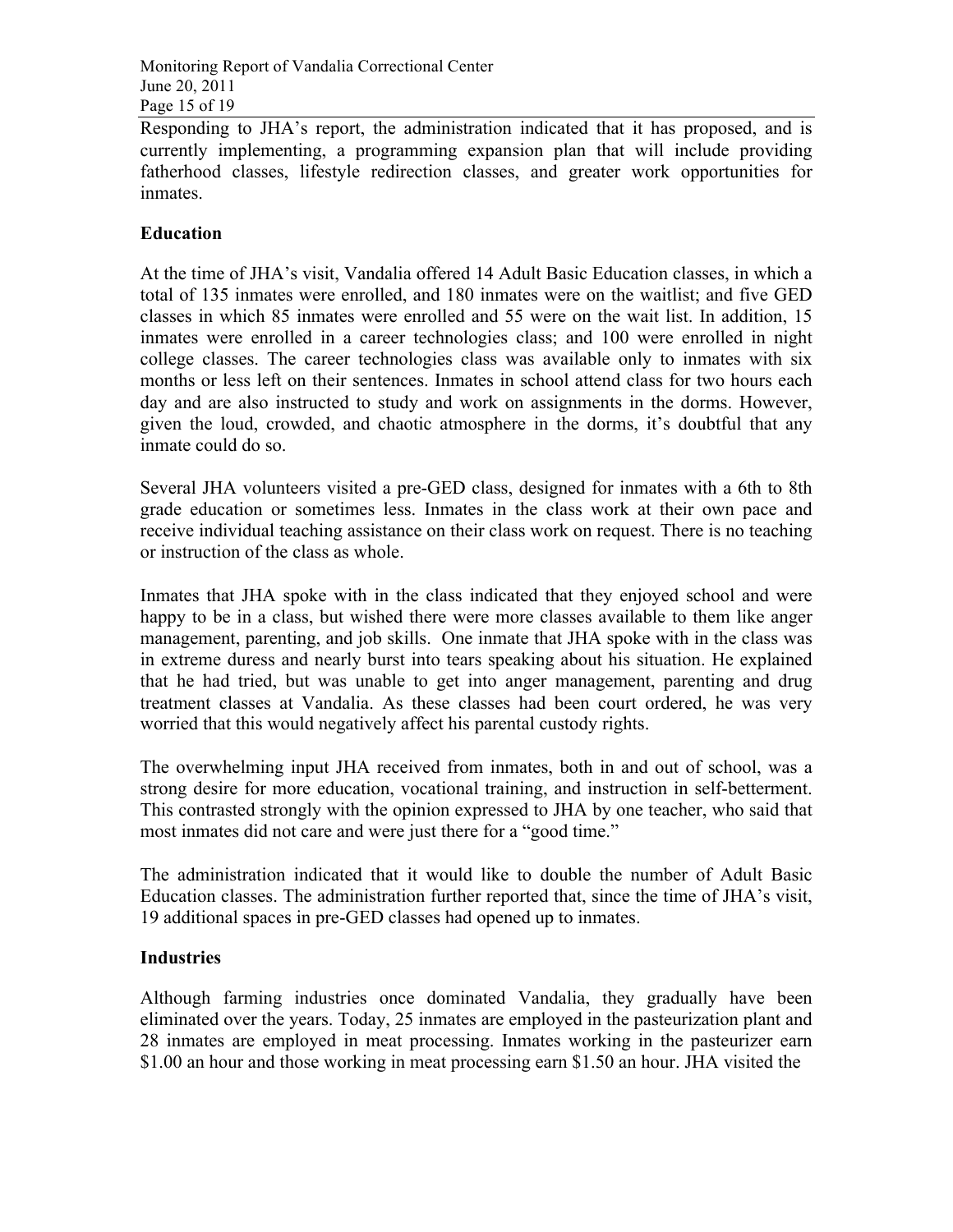meat processing plant between work shifts, and it appeared very clean and wellorganized. Six inmates are also employed in the farm operations office and, under a new program, 10 to 12 inmates are being employed to package cooking oil.

JHA had the opportunity to speak with the superintendant of the industries program. He was extremely knowledgeable, energetic and inspiring regarding the program and its rehabilitative value. He reported that recidivism rates for inmates working in industries are extremely low because inmates who are given responsibility, taught job skills and learn good work habits 'simply do better' when they are released into the community. To illustrate, the Superintendant told the story of a former inmate who worked in Vandalia's pasteurization plant and obtained a job on a 300-cow dairy farm when he was released. When the owner of the farm became disabled, the former inmate was able to assume management of the farm's entire operation because of his prior training in Vandalia's industries.

Inmates convicted of certain violent or domestic abuse crimes are not eligible to work in industries. Most inmates who work industries are scheduled to be released within three years. Contingent upon funding, the superintendant hoped to create 10 to 15 new jobs for inmates by obtaining a cereal machine. If funding were available, he would welcome the opportunity to create more jobs for inmates by expanding Vandalia's industries.

#### **Clinical Services & Vocational Programming**

The clinical services department has eight counselors, one casework supervisor and one re-entry coordinator. Apart from Alcoholics Anonymous meetings and a twelve-week drug education program, Vandalia does not offer formal substance abuse treatment to inmates. A twelve-week "Track 1" life skills program, which includes an anger management class, is also offered. According to inmates, it is difficult to get into this program because there are few available spaces.

With respect to vocational training, Vandalia offers programs in building trades, auto body work, and horticulture. A total of 45 inmates are collectively enrolled in these, with 15 inmates enrolled in each separate program.

The administration was optimistic and enthusiastic about providing inmates with more programming and services in the future. Specifically, the administration indicated that the recent hiring of new staff, including a clinical supervisor, a caseworker supervisor, and a new Chaplain to help coordinate religious volunteers, would help in accomplishing this goal. The administration further indicated that as part of its programming expansion plan, it intends to increase the availability of self-betterment programs, such as fatherhood and lifestyle redirection programs.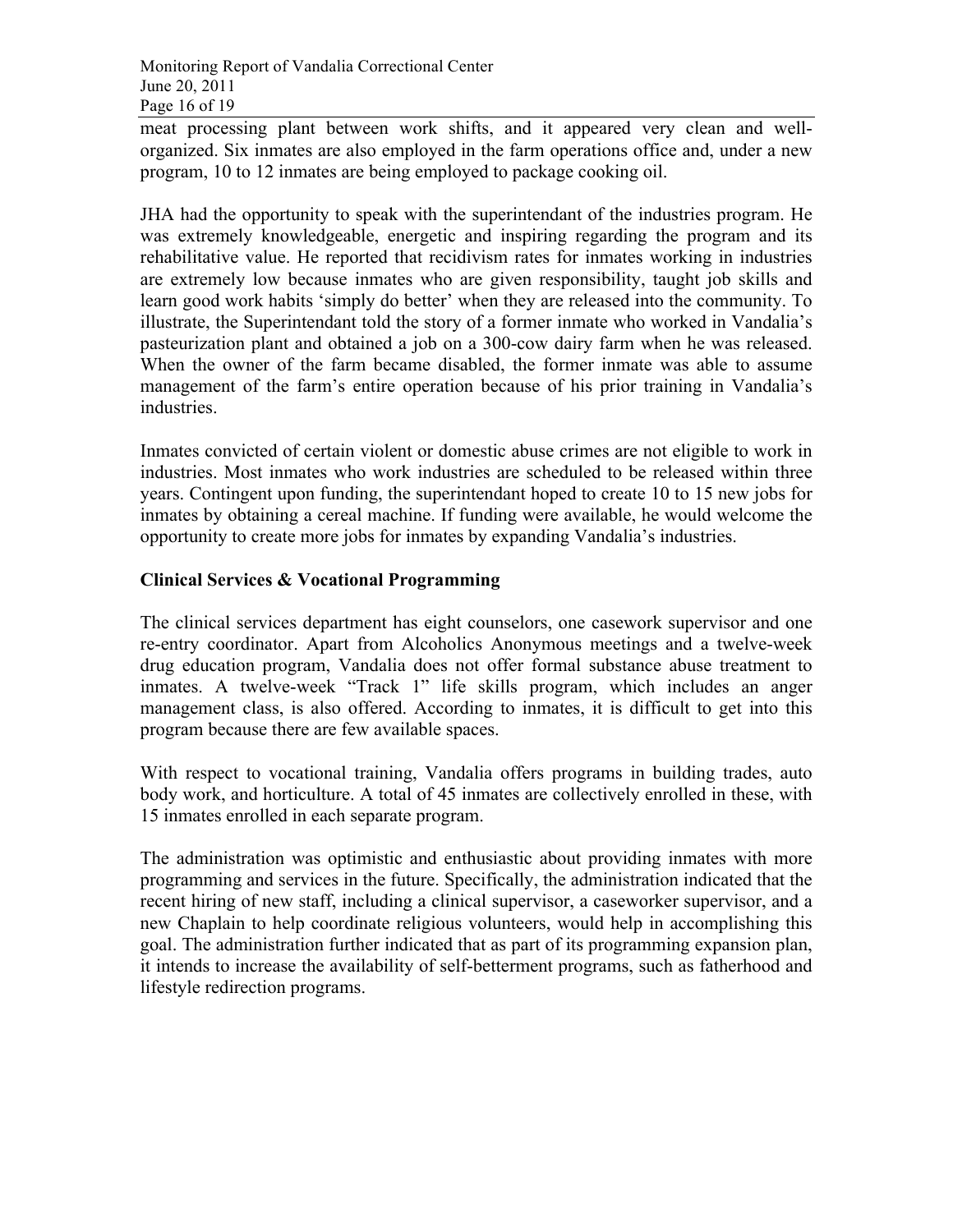## **Physical and Mental Health**

Vandalia has a nine-bed infirmary, which included one isolation bed for contagious patients. On the date of JHA's visit, the infirmary was full and the waiting room was crowded with about 20 inmates waiting to be seen. One terminally-ill patient with prostate cancer was permanently housed in the infirmary. He was clearly in pain and had difficulty breathing when he spoke with JHA, but indicated that he had just been given pain medication so he would be feeling better soon. He praised the staff and the Warden in particular for being extremely caring and supportive, and commended Vandalia's new chaplain for being very kind and compassionate towards all the inmates. Subsequent to JHA's visit, JHA was happy to learn from the administration that this inmate's sentence was commuted and he was released.

Vandalia is authorized for eleven full-time nurses (40 hours per week), and was fully staffed on the date of JHA's visit. Nursing coverage is provided 24 hours a day, seven days a week. Generally, if an inmate submits a request for medical treatment, he is seen the next day. If an inmate puts in a non-urgent request for medical treatment on a Friday, however, he usually will not be seen until Monday. Sick call is performed daily, and staff reported they treat about 15 to 20 inmates per day. Medical staff members indicated they commonly use an English-Spanish translation book to communicate with Spanishspeaking patients. Staff did not indicate whether there is a Spanish-speaker on staff designated and/or used to assist in translating. Medical records are handled by part-time clerks.

A physician, a dental hygienist, and a dentist also are all employed full-time, each at 40 hours per week. In addition, Vandalia employs an optometrist for four hours per week, and a radiology technician for three hours per week. There was approximately a threemonth backlog and waitlist for inmates to see the dentist to have teeth extracted.

Under the medical unit's policies, if an inmate seeks treatment for the same ongoing medical complaint three times in 30 days, he is automatically referred to the physician. Inmates are charged a \$2 co-payment for each medical appointment. This co-payment does not apply to scheduled follow-up visits, medical visits made pursuant to a physician referral, or visits to treat ongoing, chronic illness.

However, inmates who seek a second appointment because their symptoms were not resolved by their initial treatment must pay another \$2 co-payment. As noted in prior JHA reports, this policy, which applies in other facilities as well, is totally unsound in that it unfairly penalizes inmates with an additional charge where the reason for their return medical visit is misdiagnosis or ineffectual treatment. The passage of House Bill 1929, currently pending before the governor, will only worsen the situation and create even greater barriers to inmates' access to health care by more than doubling the copayment amount from \$2 to \$5.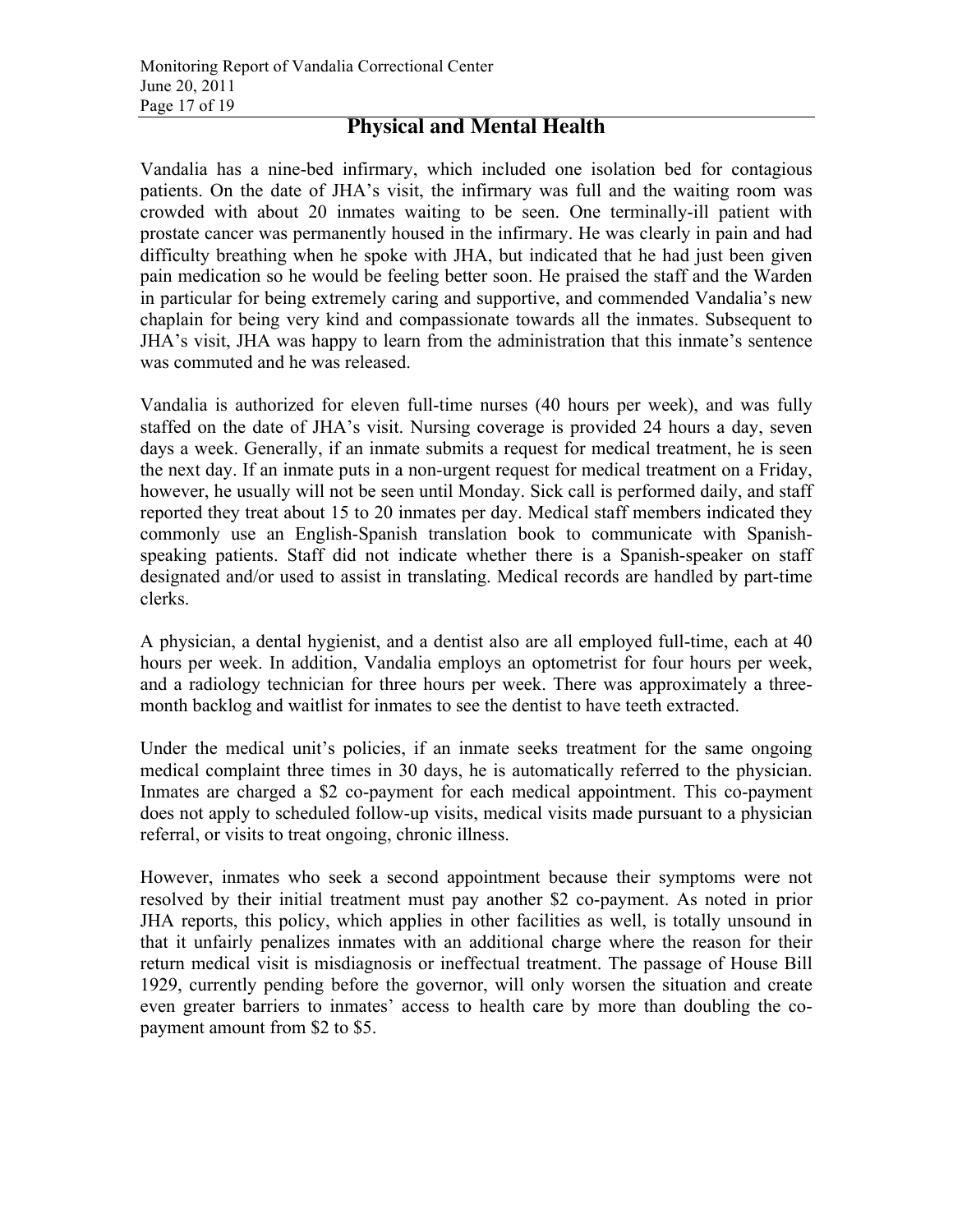With respect to mental health, as stated previously, the first two cells in the segregation unit are designated as mental health/suicide watch cells. At the time of JHA's visit, 163 inmates were receiving psychiatric care, and, of those, 141 inmates were receiving psychotropic medication. Staff reported that the most common psychiatric condition among inmates at Vandalia is bipolar disorder. Inmates come to the health care unit daily to receive psychotropic medications, and staff members specifically monitor the inmates to ensure they actually take their medications. The only group-based mental health therapy offered is an anger management class.

Vandalia is authorized and staffed with one full-time psychologist (40 hours per week) and two part-time psychiatrists (each six and one-half hours per week). In total, the two psychiatrists are present at the facility a total of four days per month. Vandalia's psychologist is burdened with a heavy caseload, but admirably tries to visit every inmatepatient in the dorms at least once a week. If an inmate needs privacy, the psychologist will also accommodate this by seeing the inmate in an office. This is a wise practice, in that lack of confidentiality and privacy can seriously compromise the ability of caregivers to provide treatment in prison settings.

Inmates at Vandalia can make an appointment to see the psychologist by filling out a request slip. Staff indicated that because Vandalia does not have the capacity or resources to treat inmates with acute psychiatric problems, these inmates generally are transferred to Dixon Correctional Center for treatment. One mental health staff member expressed to JHA that it can be difficult to meet the mental health needs of Vandalia's population at current staffing levels, and that hiring additional staff would help to provide greater mental health services to the population.

## **Population Demographics**

The average age of inmate at Vandalia is 34. The average length of stay is seven months, 15 days. Approximately 31 percent of the population is incarcerated for Class 2 offenses; 25 percent for Class 4 offenses; 19 percent for Class 1 offenses; 14 percent for Class 3 offenses; 11 percent for Class X offenses; and 5 percent for Class 4 offenses. No inmates are incarcerated for murder.

Approximately 50 percent of the population was convicted in Cook County. The racialethnic makeup of Vandalia's population is roughly 61 percent African-American; 28 percent White; 10 percent Hispanic; less than one percent Asian; and less than one percent other, unspecified ethnicity.

**###**